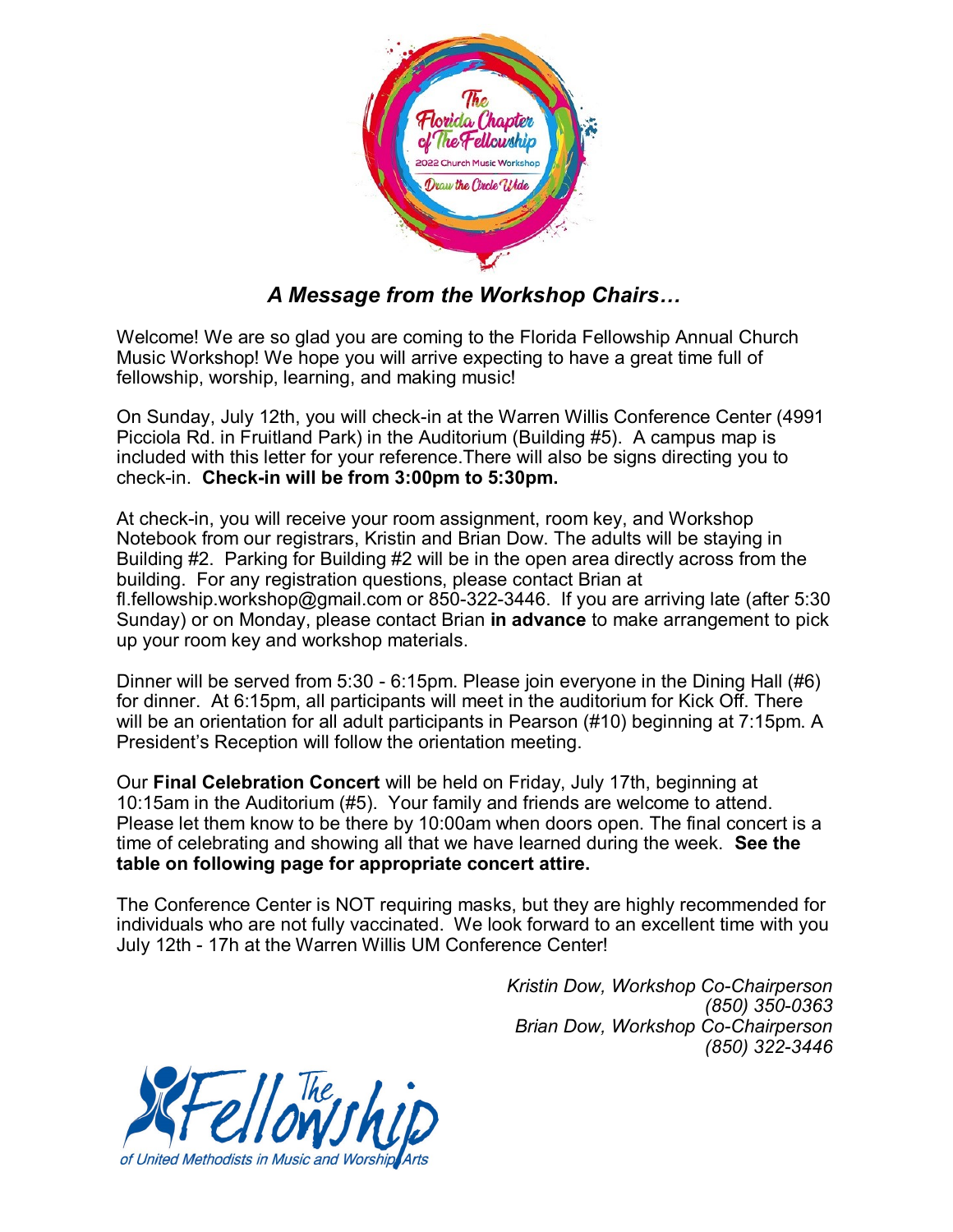## **List of Items to Bring**

| <b>Intermediate and Advanced Handbell</b><br><b>Players: Handbell Folder and Handbell</b><br>Gloves                                                                                                                                                                    | <b>Final Friday Concert Attire:</b><br>Bright, primary-colored shirt with dark<br>pants or skirt (alternate option: white<br>shirt & tie for men)            |
|------------------------------------------------------------------------------------------------------------------------------------------------------------------------------------------------------------------------------------------------------------------------|--------------------------------------------------------------------------------------------------------------------------------------------------------------|
| Casual Clothes & Comfortable Walking<br>Shoes; A Sweater for cool rooms                                                                                                                                                                                                | Bible, something to carry your music &<br>workshop notebook in (optional).                                                                                   |
| Linens, blankets, pillows, and towels are<br>provided, however, you may wish to<br>bring your own pillow and blanket to<br>make you feel more comfortable.                                                                                                             | Snacks, Bottled Water or Water Bottle.<br>Vending machines are available.<br>**<br><b>No Individual Refrigerators are</b><br>available. **                   |
| <b>Bath Soap, Personal Care Products</b><br><b>Prescription &amp; OTC Medications</b>                                                                                                                                                                                  | Alarm Clock, Umbrella (It WILL Rain),<br>Sunscreen, Bug Repellant                                                                                            |
| Musical Instrument for participation in<br>instrumental ensemble.<br>Talent Show Materials: CD,<br>Accompanist's Music, Costumes, Props,<br>etc.<br>** Auditions/Approvals by Youth Team<br>are required and all Talent Show acts<br>must be church event appropriate. | Money: Scholarship Offering taken<br>during our for Final Celebration<br>Concert.<br>Money to enjoy off campus outings in<br>the evening.                    |
| Internet Access is available. Wi-Fi hot<br>spots available campus-wide.                                                                                                                                                                                                | <b>Smoking:</b> No smoking is allowed in<br>any rooms. A smoking area will be set<br>up outside of the administration<br>building. Please honor this policy. |
| Good attitude and lots of energy!!                                                                                                                                                                                                                                     |                                                                                                                                                              |